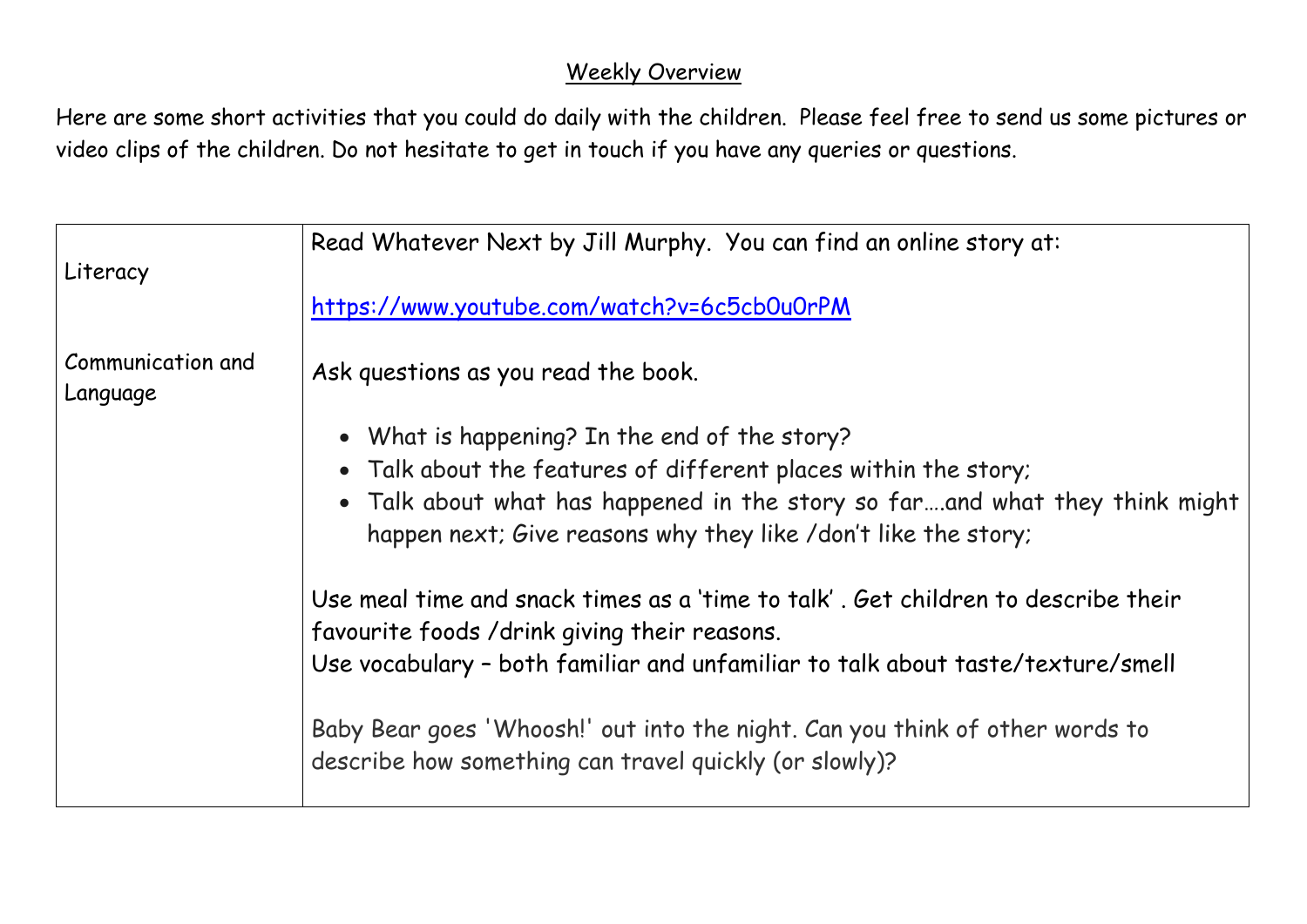|                                                  | Play Phase 1 Phonics game at Phonics Play<br>(Username: march20<br>Password: home)<br>https://new.phonicsplay.co.uk/resources/phase/1                                                                           |
|--------------------------------------------------|-----------------------------------------------------------------------------------------------------------------------------------------------------------------------------------------------------------------|
| Maths                                            | Using 2d shapes- Circle, square, rectangle, triangle, oval, star etc- can you mke a shape<br>rocket. Look at the 2d shapes and count the number of sides and corners. What is one<br>more/2 more, one/two less. |
|                                                  | Collect 10 lego/teddies/toys. Practice touch counting them out one by one. Separate the<br>objects into 2 groups. Count each group out and them combine them to make 10.                                        |
|                                                  | Look at the pictures in the book. How many stars can you count in each picture?                                                                                                                                 |
| Physical, Social and<br>Emotional<br>Development | Make a simple sandwich using a knife to spread butter/topping and to cut into<br>squares or triangle shape- Role play eating your sandwich on the moon,                                                         |
|                                                  | Washing day - washing clothes in a bucket or baby bath or washing up bowl.<br>Scrubbing clothes, wringing them out and using pegs to hang on a washing line                                                     |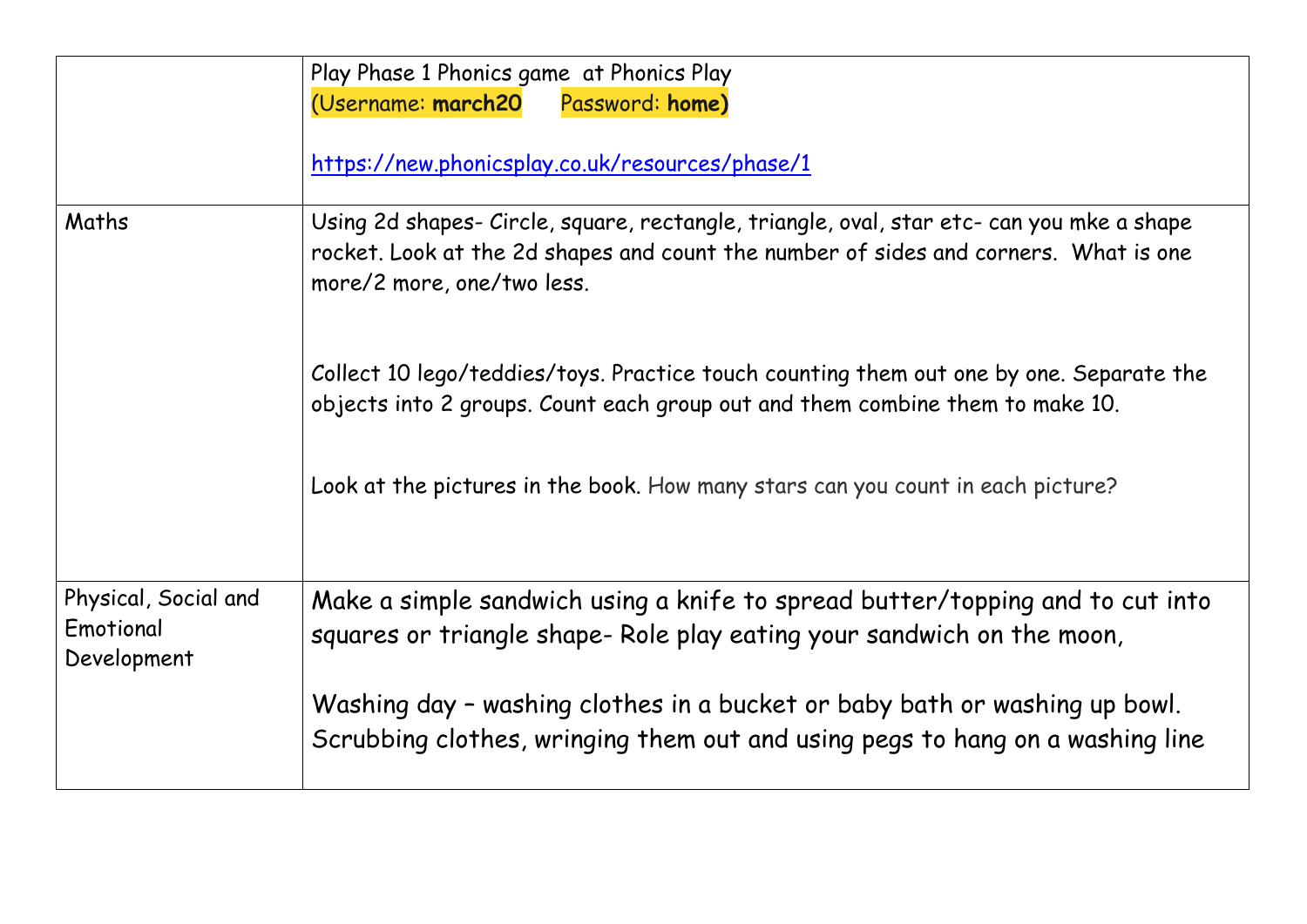|                              | Owls are nocturnal. They sleep during the day and are awake at night, Can you<br>think of other animals or people that are awake during the night? Why do<br>people have to be awake at night? |
|------------------------------|------------------------------------------------------------------------------------------------------------------------------------------------------------------------------------------------|
| Expressive Art and<br>Design | Sing Songs-5 little men in a flying saucer, Twinkle Twinkle etc                                                                                                                                |
|                              | Junk Modelling- Collect empty boxes, yoghurt pots, empty cartons etc-                                                                                                                          |
|                              | Anything the adults have finished using- Using whatever you can, create a<br>rocket that you can take to the moon.                                                                             |
|                              | Can you make your own space outfit using equipment from around the house.<br>What could you use for a helmet? Gloves? Etc                                                                      |
| Physical development         | https://www.youtube.com/watch?v=v9W8iV4AJYQ                                                                                                                                                    |
|                              | Join in with Cosmic yoga. Its all about visiting the moon                                                                                                                                      |
|                              | Draw lines with chalk on the floor-straight, wavy, zigzag - walk along the line / walk with<br>something balanced on their head/ walk along and pick up an objectwho can be the<br>fastest?    |
|                              | Using a timer set simple challenges - balance on one leg /other leg/opposite hand and<br>foot/stand still/jump on spot/ star jumps, etc.                                                       |